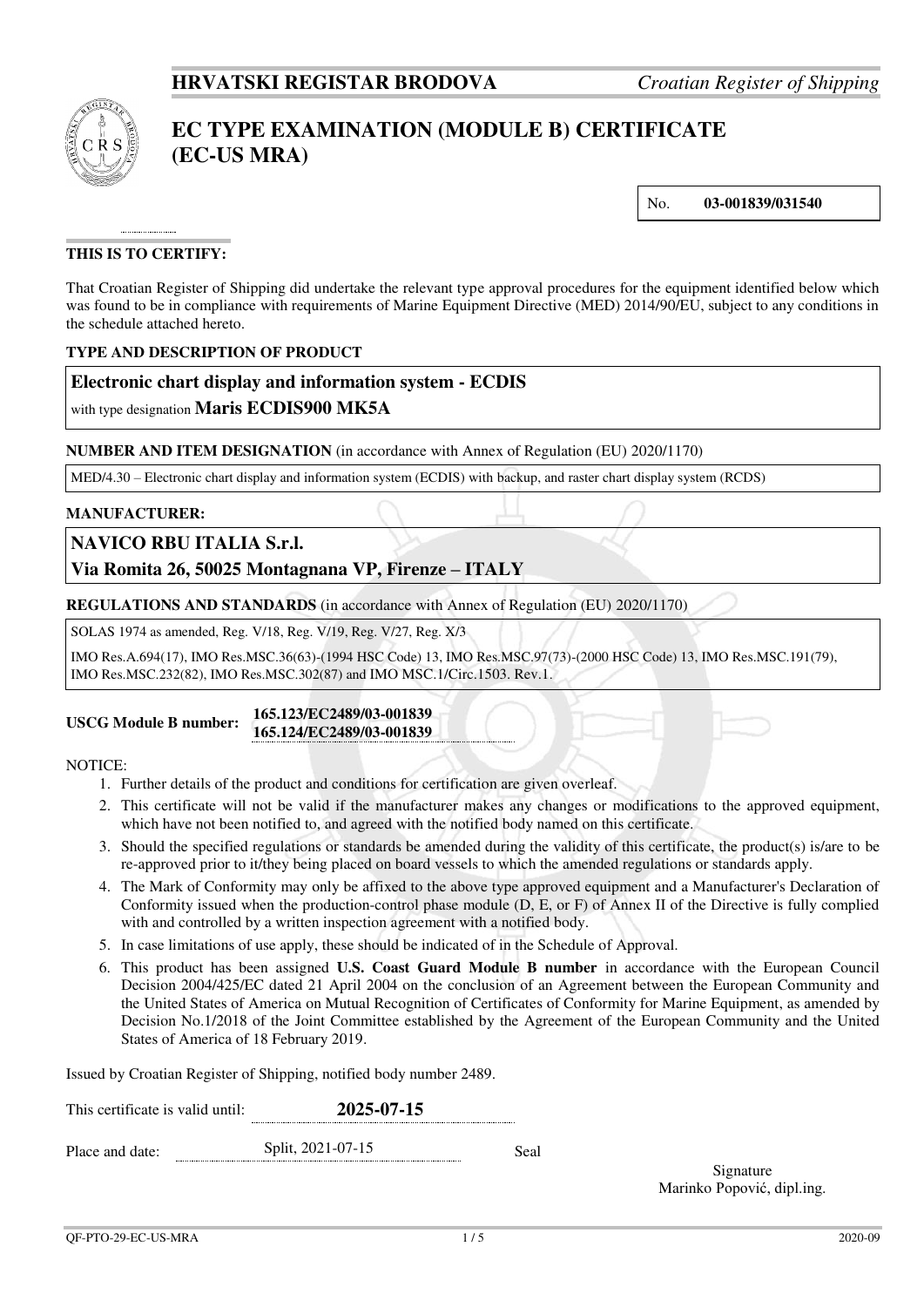# **THE SCHEDULE OF APPROVAL**

## **1. PRODUCT DESCRIPTION**

*Simrad - Maris ECDIS900 MK5A system consists of the following components:* 

|                  | Item name                                      | <i>item number</i>                                   |
|------------------|------------------------------------------------|------------------------------------------------------|
| 7.               | Simrad-Maris ECDIS900 MK5A Processor           | $000 - 14487 - xxx$                                  |
| 2.               | Simrad Monitor M5024                           | 000-11781-xxx and 151-10380-xxx                      |
| $\mathfrak{Z}$ . | Simrad Monitor M5027                           | $000 - 12726 - 00x$                                  |
| $\overline{4}$ . | Hatteland 20"MMD                               | <i>JH20T17</i>                                       |
| .5.              | Hatteland 23"MMD                               | <i>IH23T14</i>                                       |
| 6.               | Hatteland 26"MMD                               | <i>IH26T11</i>                                       |
| 7.               | Hatteland 27"MMD                               | <i>JH27T11</i>                                       |
| 8.               | <b>Hatteland Monitor 24 OEM Series-X</b>       | 000-12521- $\frac{x}{x}$ or 151-10463- $\frac{x}{x}$ |
| 9.               | <b>Hatteland Monitor 26 OEM Series-X</b>       | $11559$ or $151 - 10464 - xxx$                       |
| 10.              | Simrad $E0102 -$ Alarm panel (with M5024 only) | 000-12264-xxx and 151-10381-xxx                      |
| 11.              | Maris ECDIS900 CT&A Cable                      | $000 - 12549 - xxx$                                  |
| 12.              | Keyboard CHERRY – US/English, USB              | 11197                                                |
| 13.              | Logitech Marble USB mouse                      | 11008                                                |
| 14.              | Logitech M570 mouse                            | $000 - 12262 - 00x/151 - 10382 - 00x$                |
| 1.5.             | Hatteland FPC, NMEA0183, 4 port exp. USB       | $000 - 12564 - xxx$                                  |

### **2. APPLICATION/LIMITATION OF USE**

*Maris ECDIS900 MK5A is tested for compliance with IEC 61174 Ed. 4.0 (2015-08) - Annex G (ECDIS in the RCDS mode of operation) and Annex H (Alarms and indicators in the RCDS mode of operation). ECDIS system is not additionally tested for operation beyond the normal range between 85 degrees South latitude and 85 degrees North latitude.* 

*New interface requirements have been added and tested for communication with BNWAS, VDR, BAM, MSI, INS as well as route transfer.* 

*System is operational in a three different mode: ENC , C-MAP and RCDS mode.* 

*System is to be installed in a protected environment.* 

## **3. DESIGN DRAWINGS AND SPECIFICATIONS**

*Maris ECDIS900 MK – System overview, rev 1.0; Maris ECDIS900 System Installation Manual, item number 988-10960-xxx; Maris ECDIS900 System Technical Manual, item number 988-10959-xxx; Maris ECDIS900 System Operator Manual, item number 988-10958-xxx; Alarm Panel E0102 User Guide, item number 988-10826-xxx; Monitor M5000 Installation and Operation Manual, item number 988.10795-xxx; MK6.0 – Radar Interface Box – Installation Manual.* 

## **4. TYPE TEST RECORDS/LABORATORY RECOGNITION STATUS**

*Performance testing – IEC 61174 Ed. 4.0 (2015-08), CRS witnessed – Egersund May/August 2016 and March 2017; Environmental testing – IEC 60945(2002) including Corrigendum 1(2008); Serial interface testing – IEC 61162-1(2016), CRS witnessed – Egersund August 2019.;* 

*Presentation of navigation information – IEC 62288 Ed.2 (2014-07), CRS witnessed – Egersund December 2015 and March 2017; Ethernet interconnection for VDR & Route Transfer – IEC61162-450 Ed.1.0 (2011-06), CRS witnessed – Egersund May/August 2016; CRS letters of approval – 056/TSE/VB/031199 and 1933/TSE/VB/031236;* 

*Ethernet interconnection for VDR & Route Transfer – IEC61162-450 Ed.1.2 (2018), CRS witnessed – Genova June/July 2021; Bridge alert management testing – IEC 62923-1 Ed. 1.0 (2018) & IEC 62923-2 Ed. 1.0 (2018), Genova June/July 2021; CRS letter of approval – 1490/TSE/NP/031540 dated 2021-07-14.*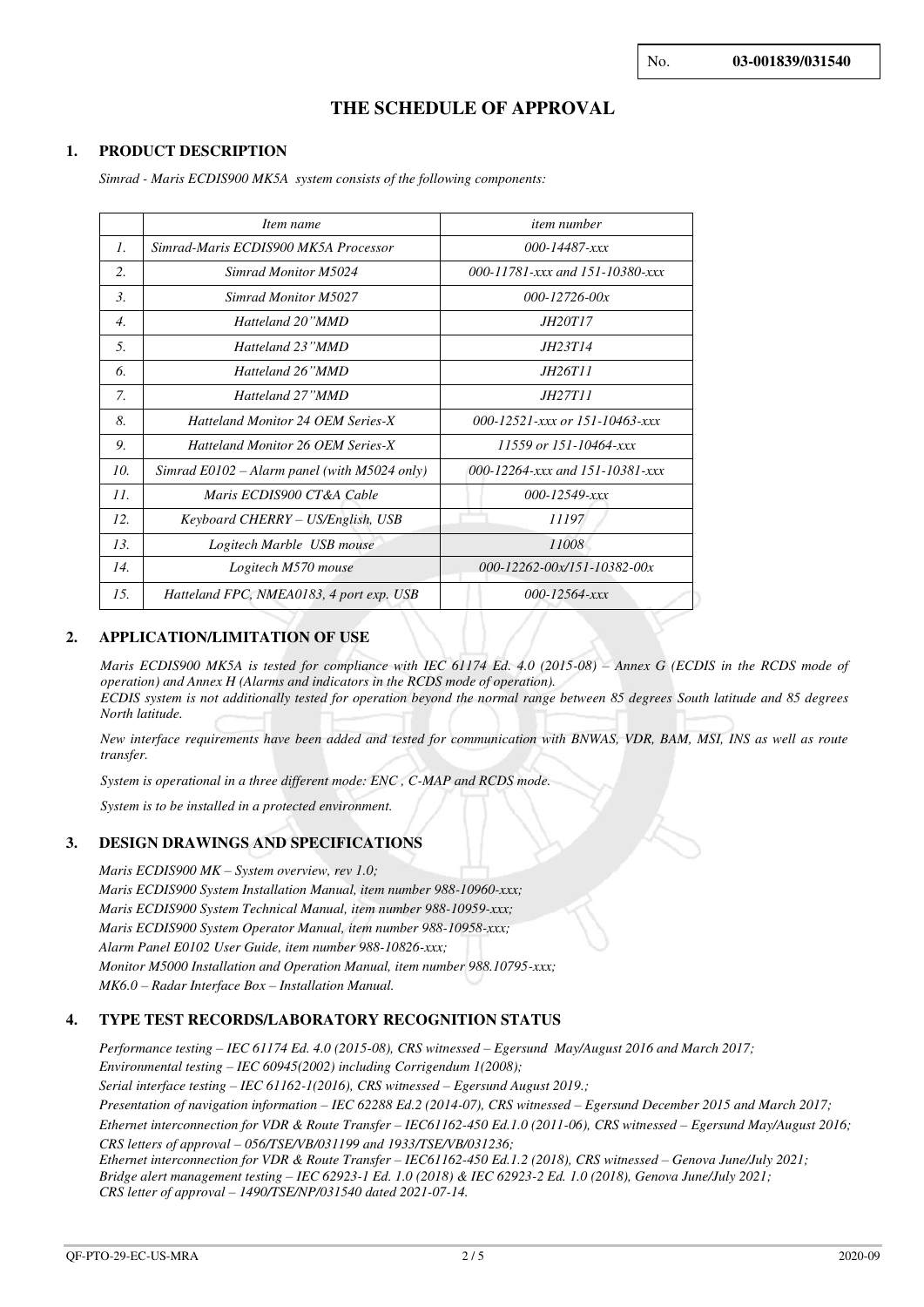No. **03-001839/031540**

#### **5. MATERIALS OR COMPONENTS REQUIRED TO BE TYPE APPROVED OR TYPE TESTED**

*This approval remains valid for subsequent minor software amendments, as allowed by the 5.1.x.x format (x=a numeral), where written details of any such modification have been submitted to and accepted by the approvals authority.*

## **6. OTHER MATERIALS AND/OR COMPONENT**

 *Maris ECDIS900 MK5A System dual installation is found to comply with the requirements for ECDIS with Back-up arrangements.*

#### **7. PRODUCTION SURVEY REQUIREMENTS**

*Production items are to be manufactured in accordance with an approved Production Quality Assurance system (Module D) of the Marine Equipment Directive. Each item is to have the "Mark of Conformity" affixed and be issued with a "Declaration of Conformity".*

### **8. ONBOARD INSTALLATION AND MAINTENANCE REQUIREMENTS**

*The Maris ECDIS900 shall be supplied by 110VAC / 230VAC / 24VDC in accordance with Installation Manual. The installation on board shall be verified and tested according to Installation & Operation Manual.*

#### **9. MARKING AND IDENTIFICATION**



Subject to compliance with the conditions in this Schedule of Approval which forms part of certificate, and those of Articles 9, 10 and 15 of the Directive, the Manufacturer is allowed to affix the "Mark of Conformity" to the Product described herein.

xxxx/yy

*xxxx - the number of the Notified Body undertaking surveillance module(2489 in case of CRS) yy - the last two digits of year mark affixed*

This product has been assigned US Coast Guard Module B number **165.123/EC2489/03-001839, 162.124/EC2489/03-001839**. In those instances where the Notified Body conducting the conformity assessment in accordance with either Module D, E or F of the Marine Equipment Directive is not CRS, such Notified Body would use the above U.S. Coast Guard Module B number to provide the manufacturer with the U.S. Coast Guard approval number by noting it on the Certificate of Conformity, thereby authorizing the manufacturer to mark the product accordingly.

#### **10. OTHER**

#### *SOFTWARE:*

| Item name                       | SW version |
|---------------------------------|------------|
| Maris ECDIS900 MK5A System      | 5.1.x.x.   |
| <b>IHO Presentation Library</b> |            |
| <b>Application Manager</b>      | 2.1.x.x.   |
| C-MAP SDK                       | 6.0.x      |
| <b>Operating System</b>         | Windows 7  |

#### *OPTIONAL EQUIPMENT:*

| Item name                        | Item number                   |
|----------------------------------|-------------------------------|
| Logitech Wireless Trackball M570 | 000-12262-xxx                 |
| Radar Interface $Box - MK 6.0$   | 11393                         |
| Keyboard OP2010                  | 11153                         |
| Keyboard OP3000                  | 000-12524-ххх & 000-12525-ххх |
| <b>ECDIS Network Switch</b>      | 11298                         |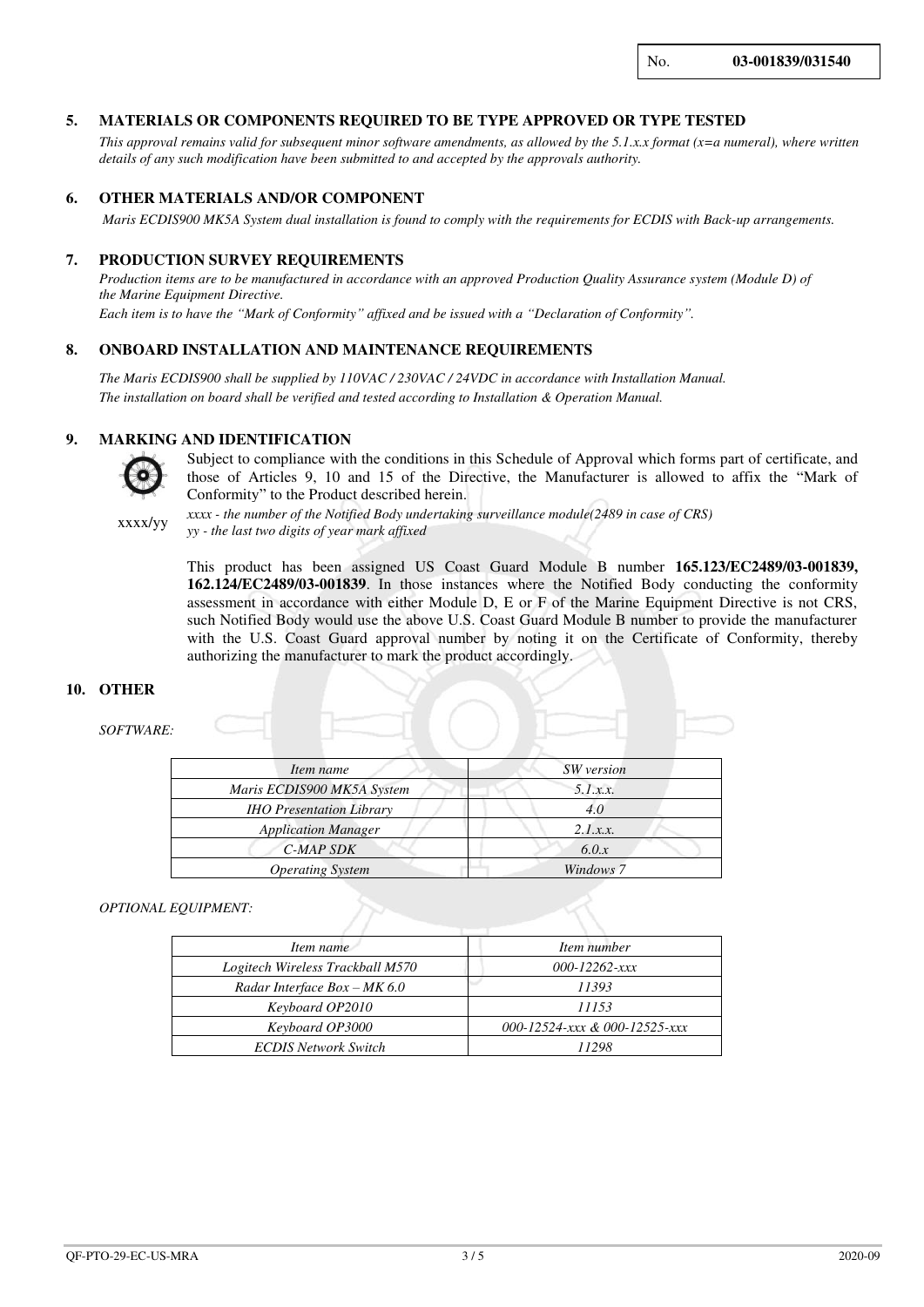# **APPENDIX – TYPE EXAMINATION DOCUMENTATION**

|     | Document title                                                                                                                                                      | Identification number | Revision index    |
|-----|---------------------------------------------------------------------------------------------------------------------------------------------------------------------|-----------------------|-------------------|
| 1.  | Hatteland Display AS-<br><b>EMC</b> and Environmental testing of Compact Fanless<br>Computer HT B30GH STC-A3x-M13200-ES,<br><b>APPLICA Test &amp; Certification</b> | 21111                 | 2017-08-02        |
| 2.  | Hatteland Display AS-<br>EMC and Environmental testing of Maritime Multi Display<br>HD 15T21 STD-MA1-FAGA,<br>DnV Technical Report                                  | 2012-3081             | 2012-02-29        |
| 3.  | Composite Digital Video Converter - Maris VEM3 MK6,<br>Nemko Test Report                                                                                            | E11095.00             | 2011-08-05        |
| 4.  | SIS4000 MK2 Serial Interface unit - Maris Test report                                                                                                               |                       | 06.2012           |
| 5.  | Simrad display 24" - Optical measurements CNR Report                                                                                                                | 3F-RT14009            | 26 September 2014 |
| 6.  | SIMRAD MO24-T, EMC Technologies, EN60945 Report                                                                                                                     | 140122.1              | 10 June 2014      |
| 7.  | AAC20140622-00 MO-24P - Comparative Declaration                                                                                                                     | AAC20140622-00        | 10 February 2014  |
| 8.  | Monitor MO24P Pro Differences                                                                                                                                       | Rev3                  | 08 Jan 2015       |
| 9.  | Env-1-42271-LoC                                                                                                                                                     | 42271-LoC             | 08 August 2014    |
| 10. | Env-2-ESLU42271-IEC Final                                                                                                                                           | ESL42271-IEC          | 25 August 2014    |
| 11. | Env-3-EMCS42271-EN 60945 Final                                                                                                                                      | EMCS42271-EN 60945    | 25 August 2014    |
| 12. | Corrosion wavier - MO24-P                                                                                                                                           | DE20_FS181214         | 18.12.2014.       |
| 13. | NAVICO - M5024 Colour Calibration                                                                                                                                   | 0002 14B              | 16 Dec 2014       |
| 14. | NAVICO - M5024 Colour Calibration                                                                                                                                   | 0018 14B              | 16 Dec 2014       |
| 15. | <b>BSH Compass Safe Distance</b>                                                                                                                                    | 881                   | 2014-10-30        |
| 16. | Maritime Display JH 23T14 MMD-MA1<br>$DnV - EMC$ and Environmental Testing                                                                                          | 2010-3124             | 2010-04-20        |
| 17. | Maritime Multi Display HD 24T21<br>$DnV - EMC$ and Environmental Testing                                                                                            | 2012-3372             | 2012-10-15        |
| 18. | Maritime Monitor JH 27T11MMD-AA1<br>$DnV - EMC$ and Environmental Testing                                                                                           | 2008-3464             | 18-09-2008        |
| 19. | HD 26T21 MMD-MA1-FOGA<br>Applica - EMC and Environmental Testing                                                                                                    | 20282                 | 2014-08-01        |
| 20. | HATTELAND - Conformance Test Report JH19T14MMD-<br>AA1-AABA                                                                                                         | DOC100904-1, rev1     | 04.11.2010        |
| 21. | HATTELAND - Conformance Test Report JH20T17MMD-<br>AA1-AABA                                                                                                         | DOC100904-2, rev1     | 04.11.2010        |
| 22. | HATTELAND - Conformance Test Report JH23T14MMD-<br>MA1-AABA                                                                                                         | DOC100904-3, rev1     | 04.11.2010        |
| 23. | HATTELAND - Conformance Test Report HD 24T21 STD-<br>MA1-FAGA                                                                                                       | DOC101763-1, rev1     | 18.02.2014        |
| 24. | HATTELAND - Conformance Test Report<br>HD24T21MMC-<br>MJD-AAB2                                                                                                      | DOC101028-1, rev1     | 13.12.2011        |
| 25. | HATTELAND - Conformance Test Report JH26T11MMD-<br>MA1-AABA                                                                                                         | DOC100904-5, rev1     | 02.12.2010        |
| 26. | HATTELAND - Conformance Test Report JH26T21MMD-<br>MA1-FOGA (HW04)                                                                                                  | DOC101832-5, rev1     | 08.07.2014        |
| 27. | HATTELAND - Conformance Test Report JH27T11MMD-<br>AA1-AABA                                                                                                         | DOC100904-4, rev1     | 04.11.2010        |
|     | 28. HATTELAND - Appendix IEC 62288 HD 19T21                                                                                                                         | DOC101900-1, rev2     | 2015-08-18        |